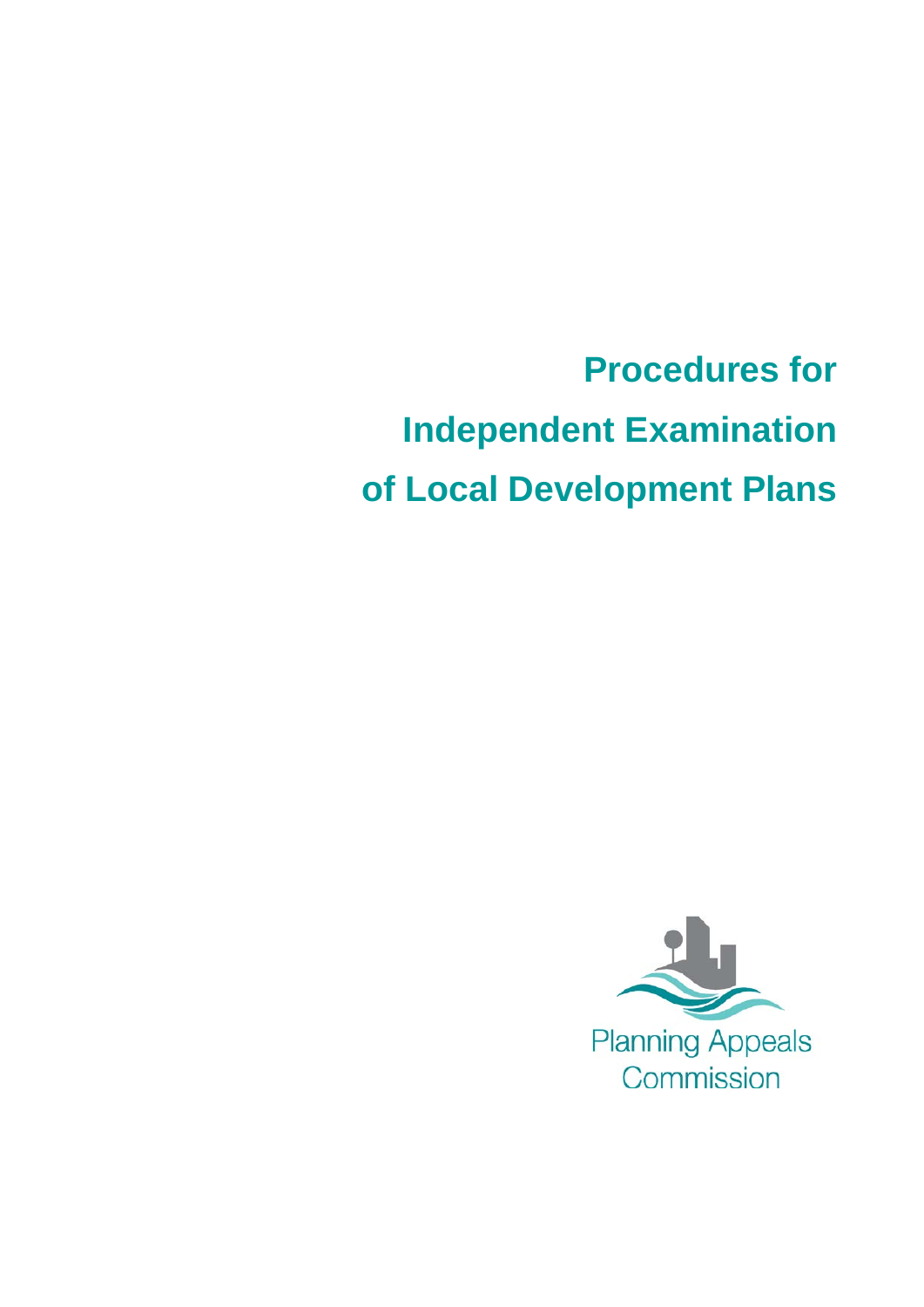# **Contents**

Paragraphs

| Introduction                                                          | $1 - 3$   |
|-----------------------------------------------------------------------|-----------|
| The Planning Appeals Commission                                       | $4 - 5$   |
| <b>The Examination Process</b>                                        | $6 - 10$  |
| Soundness                                                             | $11 - 12$ |
| <b>Making Representations</b>                                         | $13 - 16$ |
| Submitting the Plan                                                   | $17 - 22$ |
| <b>Initial Assessment</b>                                             | $23 - 25$ |
| <b>Pre Hearing Stage</b>                                              | 26-32     |
| <b>The Hearing Sessions</b>                                           | 33-36     |
| The Commission's Report                                               | $37 - 41$ |
| Concerns about the Examination                                        | 42        |
| Appendix 1 – Data Protection and Freedom of Information               |           |
| <b>Appendix 2 - The Examination: The Main Events</b>                  |           |
| <b>Appendix 3 - Tests for Soundness</b>                               |           |
| Appendix 4 – Indicative Structure for Spreadsheet to Manage Responses |           |
| <b>Appendix 5 - Information Checklist</b>                             |           |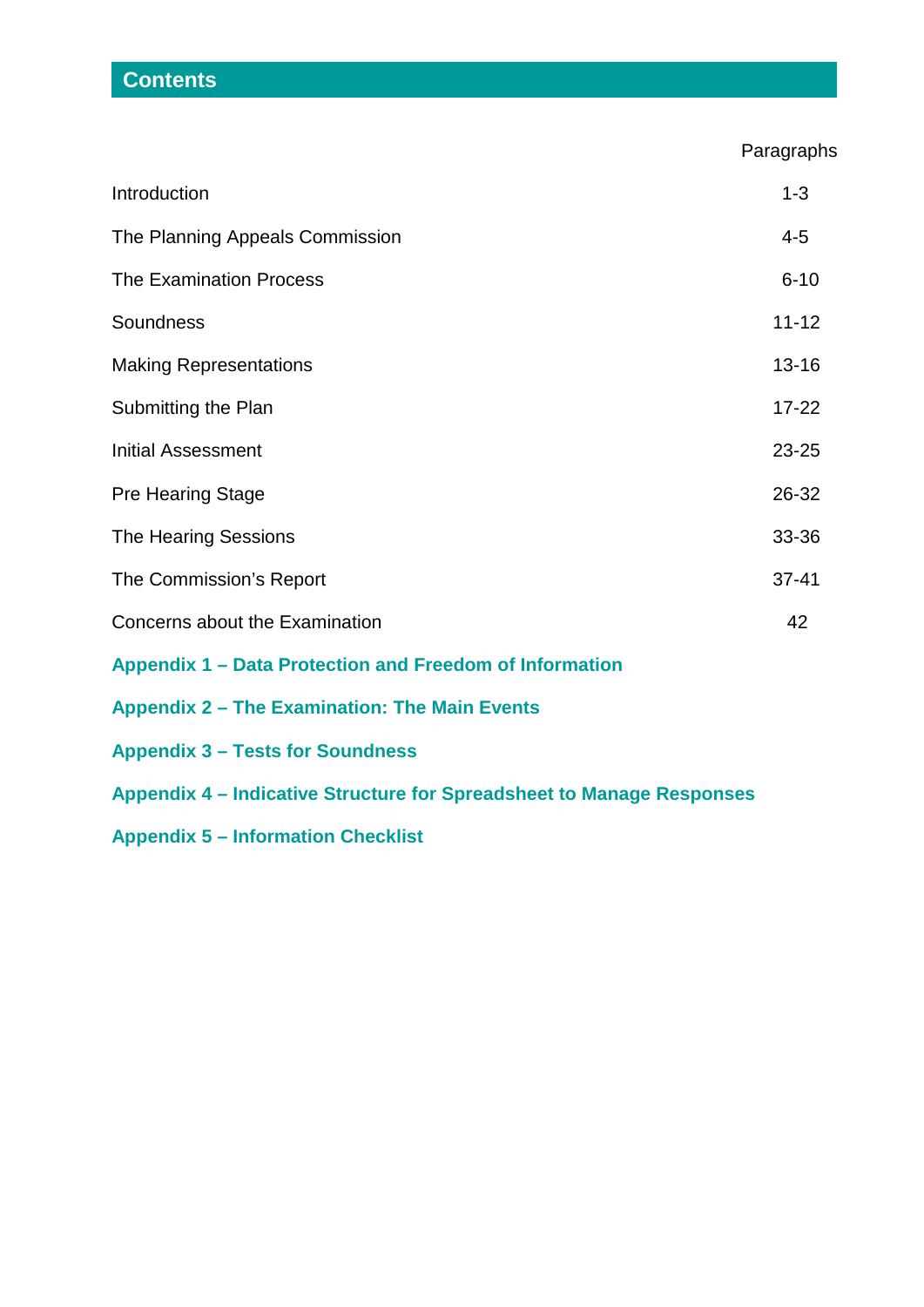## **Introduction**

[1] This publication explains how the Planning Appeals Commission proposes to carry out independent examinations into local development plans. Although not an exact statement of the law, it is intended to assist those who will be taking part in the examination process.

[2] The Commission has a default power under Section 204(5) of the Planning Act (Northern Ireland) 2011 to determine its procedures. The procedures set out here are based on the principles of openness, fairness and impartiality which the Commission practises. All participants in examinations will be expected to follow them and to act in a co-operative and reasonable manner.

[3] This document is concerned solely with procedures and does not attempt to give guidance on plan making. The procedures will be applied flexibly and may be adapted to meet particular circumstances. They will be kept under review and updated as necessary in the light of experience.

## **The Planning Appeals Commission**

[4] The Planning Appeals Commission is a statutory tribunal, independent of any government department, government agency or district council. It is committed to ensuring that the examination process is as user friendly as possible and involves the best use of resources. Members of the Commission are public appointees and are called Commissioners. They have varied backgrounds and qualifications including town planning, architecture, environmental science and law. Administrative staff are responsible for the Commission's day-to-day work. While they are available to deal with queries from the public about procedures, they are unable to comment on the merits of local development plans or individual representations.

[5] All information presented to the Commission is processed in accordance with the Data Protection Act 1998 (see Appendix 1).

## **The Examination Process**

[6] The 2011 Planning Act introduced entirely new provisions for the preparation and examination of local development plans. District councils are required to prepare a plan strategy and a local policies plan for their areas. In this publication, the word "plan" is used for development plan documents of both types. Councils must submit their plans to the Department for Infrastructure and the Department may request the Commission to carry out an independent examination. More detailed provisions are contained in the Planning (Local Development Plan) Regulations (Northern Ireland) 2015.

[7] Where a plan is referred to the Commission, a Commissioner (or Commissioners) will be appointed to run the examination. The examination process will involve consideration of written evidence as well as the conduct of hearing sessions. The main events are set out in Appendix 2. The Commission's current expectation is that Commissioner involvement will last on average nine to twelve months per plan.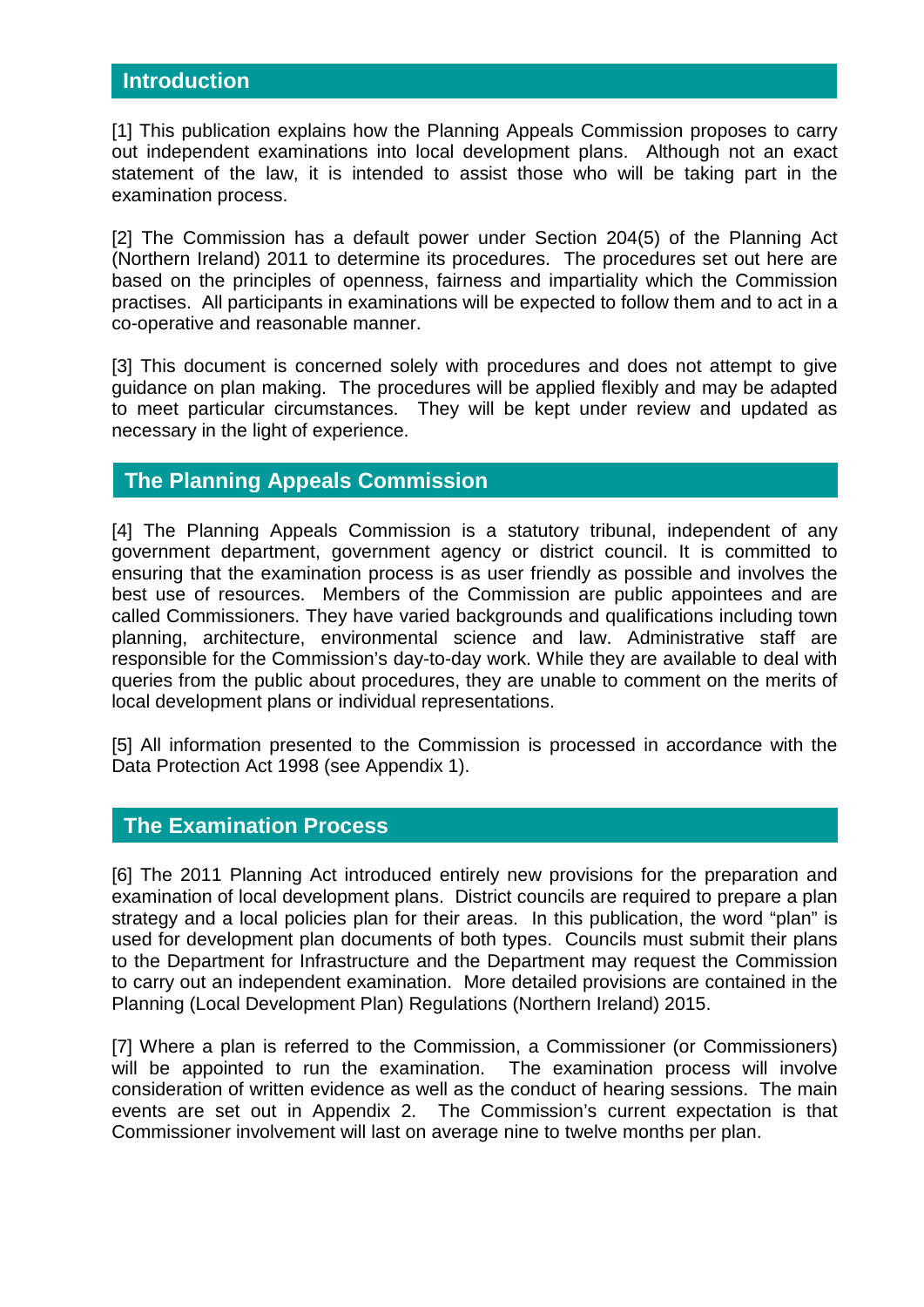[8] A Programme Officer will be appointed to administer the examination process. The Programme Officer will be the main point of contact for councils and members of the public throughout the process and will keep all parties appraised as to how the examination will proceed.

[9] Section 10(7) of the 2011 Planning Act provides that any person who makes representations seeking to change a plan must be given the opportunity to be heard by the person carrying out the examination. People can represent themselves at a hearing but if they need help to present their case, they may wish to appoint a professional adviser. People who make counter representations do not have a right of hearing.

[10] It is not anticipated that Departmental planning officials will be involved in the independent examination. Any correspondence between the Commission and the Department about the plan will be made publicly available. When the hearing sessions are concluded, the Commissioner will prepare a report to the Department, making recommendations and giving reasons for the recommendations. On receipt of the report, it will be for the Department to decide whether to direct the council to adopt the plan as submitted, adopt it with modifications, or withdraw it.

## **Soundness**

[11] The purpose of an examination is to determine whether a plan satisfies statutory requirements and is sound. Legal compliance and soundness are overlapping concepts. In carrying out the examination, the Commissioner will apply a series of tests taken from the Department's Development Plan Practice Note (DPPN) 06. These tests are set out in Appendix 3. The soundness tests will be considered in the round, taking into account the supporting text in DPPN 06, and an overall judgment will be formed.

[12] It is very important that all participants appreciate that the focus of the examination and the Commissioner's report will be on the **soundness** of the plan and not on individual representations or sites. This represents a fundamental change from the development plan system that existed before the 2011 Planning Act came into force.

## **Making Representations**

[13] People who make representations seeking to change a plan are strongly advised to state clearly why they consider the plan to be unsound, having regard to the tests in Appendix 3. The Commission recommends councils to provide forms similar to that in Annex A to the Department's DPPN 09 and encourages people making representations to use the council's form. Each suggested change should be the subject of a separate representation. Every representation should say precisely how the plan should be changed in order to achieve soundness. It should be supported, succinctly, by all the evidence thought necessary to justify the proposed change. **There will be no further opportunity to submit information unless the Commissioner requests it**.

[14] The substance of the representations is of more significance than the number of people making representations. Where several people share a common view on how a plan should be changed, they are encouraged to co-operate with each other, pool resources and make a single representation.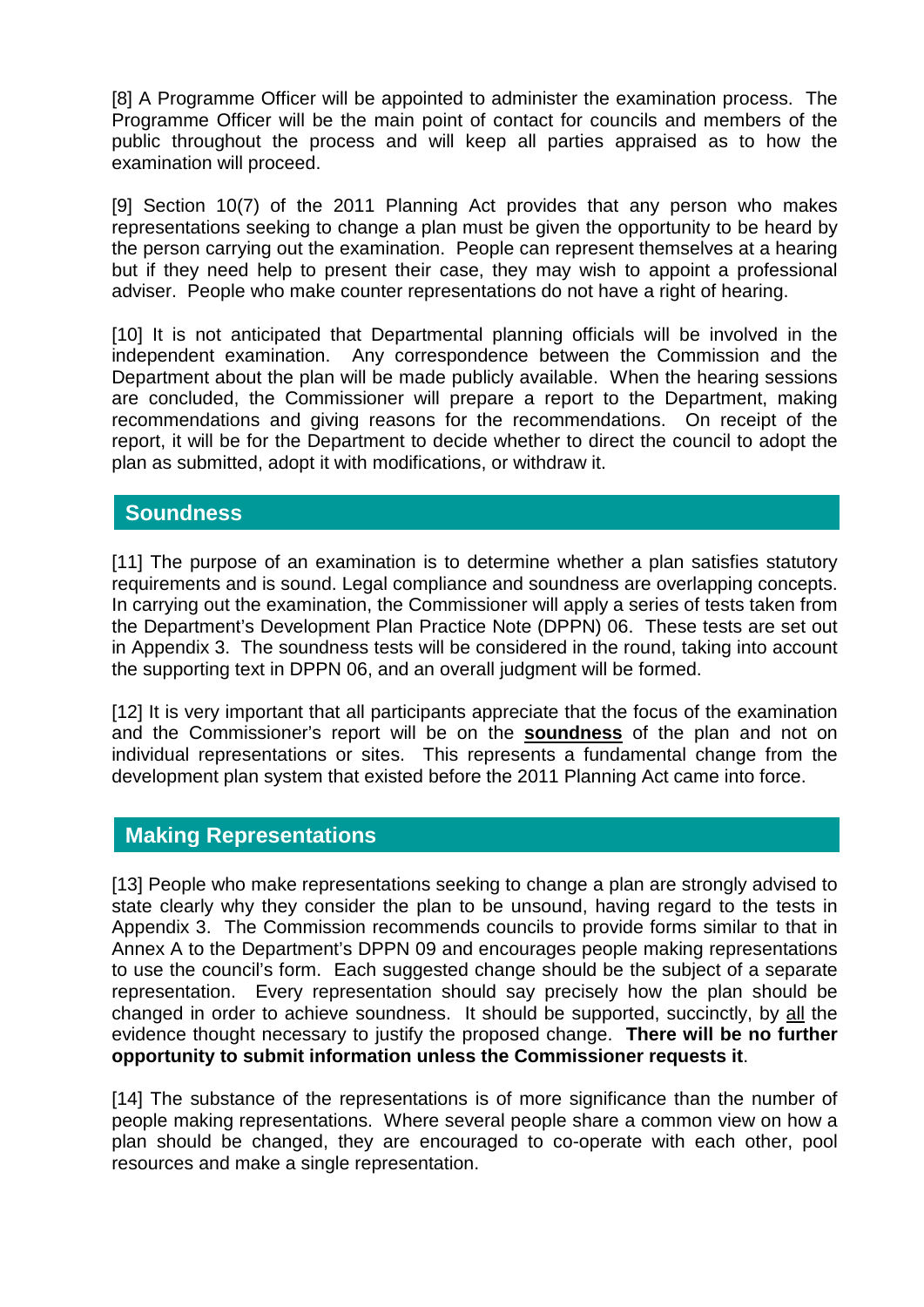[15] People who make representations seeking to change a plan should say whether they wish to be heard orally. Unless people specifically request a hearing, the Commission will proceed on the basis that they are content to have their representations considered in written form only. **The Commissioner will give every representation the same careful consideration regardless of whether the person who made it is heard orally or not**.

[16] A representation may be withdrawn at any time by notifying the council in writing. Once withdrawn, a representation cannot be reinstated.

## **Submitting the Plan**

[17] The 2011 Planning Act states that a council must not submit a plan to the Department unless it has complied with the requirements of the Local Development Plan Regulations and unless it thinks that the plan is ready for independent examination. This calls for a critical and rigorous self-assessment of the plan by the council's planning team. The starting point for any examination will be that the council has submitted what it believes to be a sound plan.

[18] The council is required to send the Department certain prescribed documents in addition to the plan. These include:-

- a sustainability appraisal;
- the statement of community involvement;
- statutory notices published at various stages of plan preparation;
- the timetable for plan preparation; and
- a report on the responses to the council's preferred options paper.

[19] The council is also required to send copies of all representations and counter representations. The Commission will need an electronic copy and two hard copies of these for its own use. It is vitally important that complete, legible and clearly indexed sets of representations and counter representations are provided.

[20] Before the plan is submitted, the council's planning team should carefully categorise and analyse all representations and counter representations. The council should create a spreadsheet to manage the responses. It should be set up so that the representations are capable of being listed in various ways, including by person or organisation, agent, soundness test, policy, paragraph, plan map and site address; and so that counter representations can be linked to representations and vice versa. The spreadsheet should highlight those representations where an oral hearing is required. Appendix 4 indicates how the spreadsheet might be structured.

[21] The council is required to send at submission stage a summary of the main issues raised in the representations and relevant supporting documents. The council should also set out its views on the main issues identified, perhaps in a series of topic papers, as well as its comments on all the representations. Other documents necessary for the examination include any technical supplements, any Habitats Regulations assessment and any self-assessment of soundness.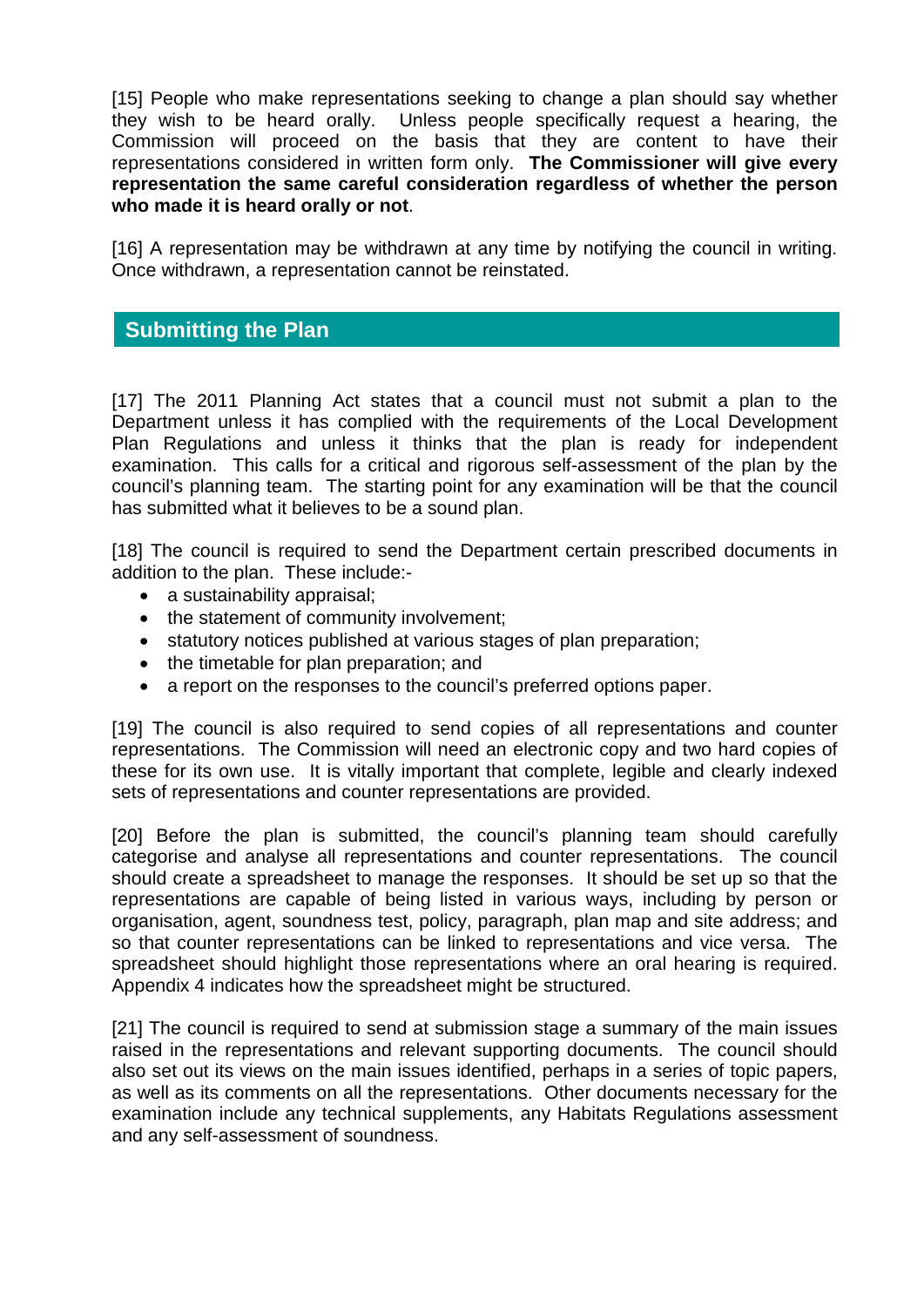[22] The Department will make the information provided by the council at submission stage available to the Commission. A Commissioner will not be appointed until all information necessary to enable the examination to proceed has been received – a checklist is provided in Appendix 5. Once the Commissioner is appointed, the Programme Officer will ensure that the plan and associated documents are uploaded to a dedicated area on the Commission's website. The website will be updated regularly as the examination proceeds.

## **Initial Assessment**

[23] The Commissioner's first tasks when starting work on a plan will be to check that all essential regulatory steps have been taken and to identify any fundamental concerns about the soundness of the plan. If the Commissioner forms an early view that the plan may have shortcomings indicative of unsoundness, these will be raised in writing with the council and with anyone who made representations relevant to those possible shortcomings.

[24] Depending on the replies received, the Commissioner may call an **exploratory meeting** with the council and the other relevant parties. That will normally happen in advance of the opening of the examination hearings. The Commissioner will lead the meeting, communicate his or her concerns, and invite the participants to give their views. If all concerns of a fundamental nature are resolved to the Commissioner's satisfaction, the examination process will proceed to the hearing sessions.

[25] Where, as a result of the exploratory meeting, the Commissioner concludes that there remain fundamental concerns which are unlikely to be overcome, he or she may send an interim report to the Department recommending it to direct the council to withdraw the plan. Alternatively, the Commissioner and the parties may agree that the examination process should be suspended to allow the council to undertake further work. A partial suspension affecting only certain elements of the plan is a possibility, provided those elements are distinct and separate and unlikely to undermine the soundness of the remainder of the plan.

## **Pre Hearing Stage**

[26] If any fundamental concerns that have arisen have been overcome, the Commissioner will set a date for the opening of the public hearings and make an estimate of how long they are likely to last. This indicative timetable will be notified to the council and to the other participants about eight weeks before the opening date. It will also be posted on the Commission's website. Those who indicated that they wished to appear will be asked to confirm that this is still the case.

[27] The Commissioner will ask for further written evidence from the council and other relevant parties if he or she identifies gaps in information which are critical to assessing the plan's soundness. The Commissioner may, for example, identify soundness issues that were not raised in the representations. Anyone who receives a request for information from the Commissioner will be told who else has been asked to provide information about the same matters.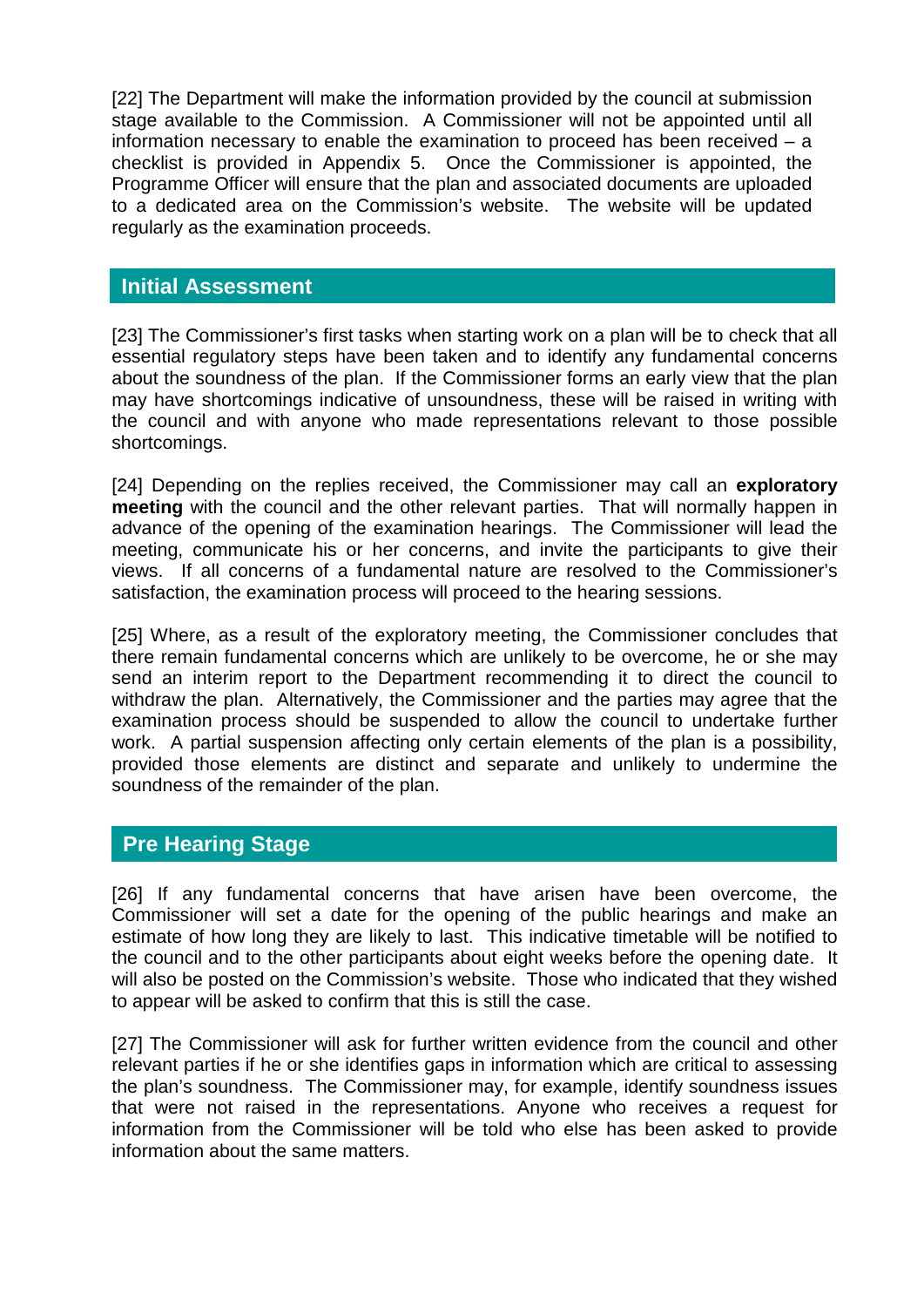[28] No one should send in written material unless the Commissioner requests it. Unsolicited material will be returned or disregarded unless its sole purpose is to draw attention to an important change in circumstances which has occurred since the plan was referred for independent examination.

[29] The Commissioner may invite organisations and people who have not made representations to provide written evidence where it could be important in determining the soundness of the plan. For example, neighbouring councils or other public bodies may have specialist information or expertise that would assist the Commissioner and some counter objectors may have a distinctive perspective on soundness issues.

[30] The date for submission of responses to any particular information request will normally be the same for all parties concerned. An indicative word limit may be set and where this is exceeded a summary will be required. Responses may be submitted electronically provided virtual file size is not excessive. The maximum file size will be 10 megabytes, unless a different limit is specified in the information request. It is likely that at least four copies will be required of any material submitted in paper format only. All responses received within the period specified will be placed on the website. **Late responses will be returned or disregarded.**

[31] In-depth reading of the documentation will enable the Commissioner to identify the topics and issues that will be the focus of the examination, establish the structure and likely duration of the hearings, and pose relevant questions. **Topics** are the broad subjects to be considered – examples include settlement strategy, housing provision, natural and built heritage, and land subject to constraints. **Issues** are the matters on which the Commissioner's assessment of the plan's soundness will depend. The Commissioner's **questions** will be designed to delve further into the issues.

[32] The Commissioner will draw up a detailed programme for the public hearings. The council will be expected to be represented throughout. Persons who have the right to take part will be allocated to hearing sessions, having regard to the topics they raised and the nature of the issues that the Commissioner will be probing. People and organisations who did not make representations but who provided written evidence at the Commissioner's request may also be invited to participate. The programme and the lists of topics, issues and questions will be placed on the Commission's website and sent to all concerned a minimum of three weeks before the opening date.

## **The Hearing Sessions**

[33] On arrival at the hearing venue, people who have been invited to attend will be directed to the seats allocated to them at a table. Nameplates will be provided for each party. If there is not enough room at the table, additional representatives may sit behind the lead speakers and swop seats when necessary.

[34] The hearing sessions are public events and anyone may come along to observe. The press may attend but there will be no live coverage. Proceedings may be recorded only with the prior permission of the Commissioner and copies of the recording must be provided for the Commission and all who request them. If people who will be taking part or observing require disabled access or have hearing difficulties or other special needs, they should let the Programme Officer know well in advance.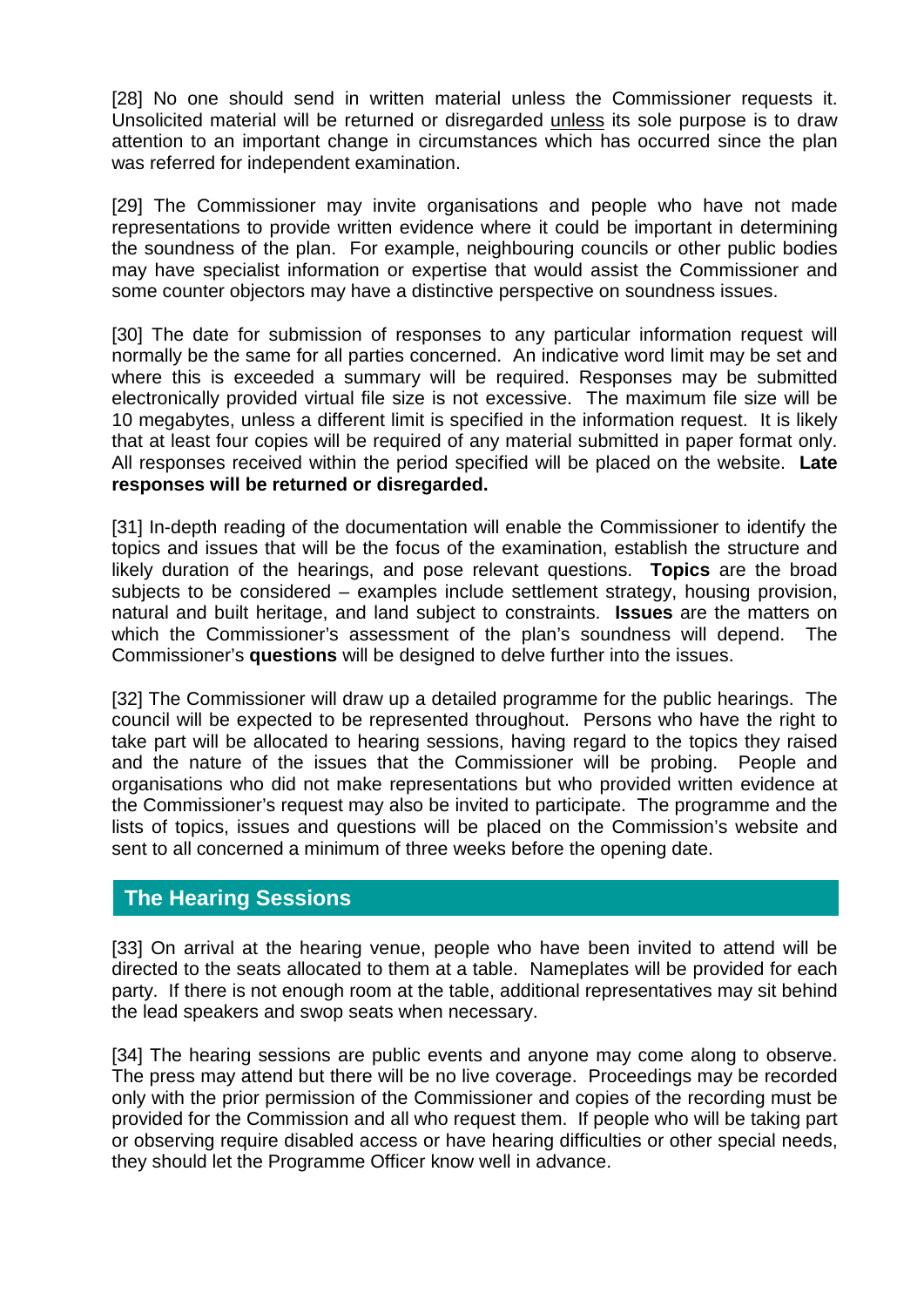[35] The Commissioner will conduct the hearing sessions and direct when people should speak. Written material will be taken as read and should not be repeated. All participants must respect the Commissioner's rulings. Any problems should be raised with him or her **in public** at an appropriate time during proceedings. The Commissioner will ensure that all topics and issues relating to soundness are properly discussed.

[36] The hearings will follow the pre-prepared programme and consider the topics, issues and questions which the Commissioner has identified. The Commissioner will lead a series of round-table discussions and draw parties into debate in a logical order. Participants may indicate their wish to speak by turning their nameplates on end. Constructive engagement will be encouraged but questioning between parties will not normally be necessary. Undue legalism should be avoided as it can unnerve other participants and undermine the principle that everyone is an equal partner in discussion. When no more is likely to be said to assist the Commissioner's conclusions on soundness, discussion will move on to the next item.

## **The Commission's Report**

[37] At the end of the last hearing session, the Commissioner will indicate when he or she expects to deliver a report to the Department. The Commissioner will examine all the evidence relevant to the determination of the soundness of the plan and where necessary visit sites relevant to the soundness tests.

[38] In writing the report, the Commissioner will aim for brevity and concentrate on:-

- reaching clear, reasoned conclusions on the plan's compliance with the statutory requirements and its soundness; and
- setting out any modifications to the plan which are required to overcome any correctable shortcomings in regard to statutory requirements or soundness.

[39] As the examination is not an inquiry into objections, the report will not summarise individual parties' cases. Direct reference to specific representations or the people who made them will generally be avoided, although enough detail will be given to enable the reader to understand how soundness issues emerged from the representations.

[40] The report will culminate in an overall recommendation as to whether the plan should be adopted, with or without modifications, or withdrawn. Modifications will not be recommended unless they are considered necessary to make the plan legally compliant or sound. Modifications which would make the plan unsound will not be recommended.

[41] The Department will be required to consider the Commission's recommendations but will not be obliged to accept them. Release of the report will be a matter for the Department.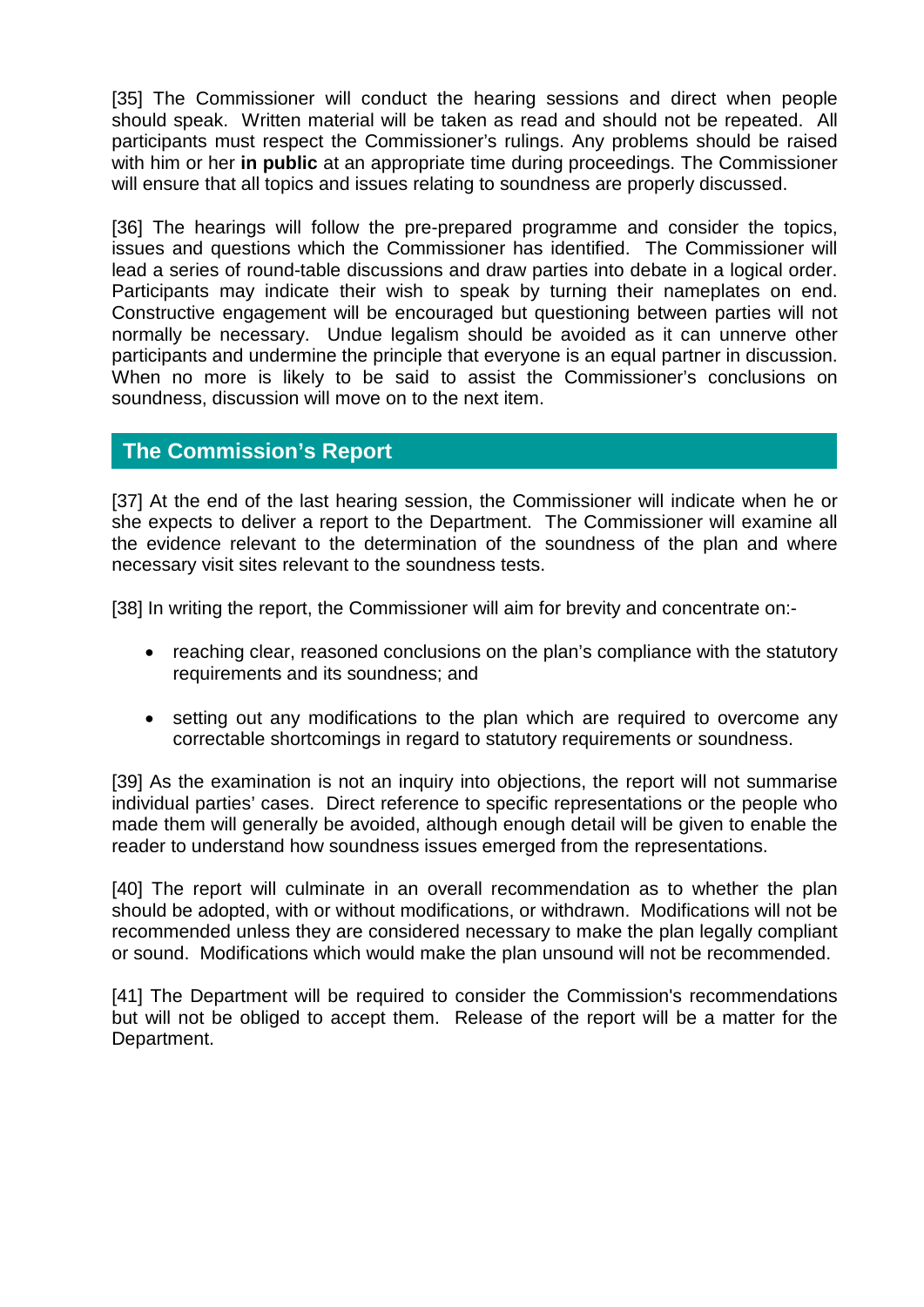## **Concerns about the Examination**

[42] In carrying out its statutory responsibilities for independent examination of local development plans, the Commission will endeavour to provide a high quality public service. However, anyone who was involved in an examination process and is dissatisfied about the way it was conducted can make a formal complaint. Details of the Commission's complaints system are provided on its website [www.pacni.gov.uk](http://www.pacni.gov.uk/) and a leaflet is available on request. Procedural decisions and rulings made by the Commission or the Commissioner can be challenged on a point of law by applying to the High Court for a judicial review. Anyone considering such a course should seek legal advice.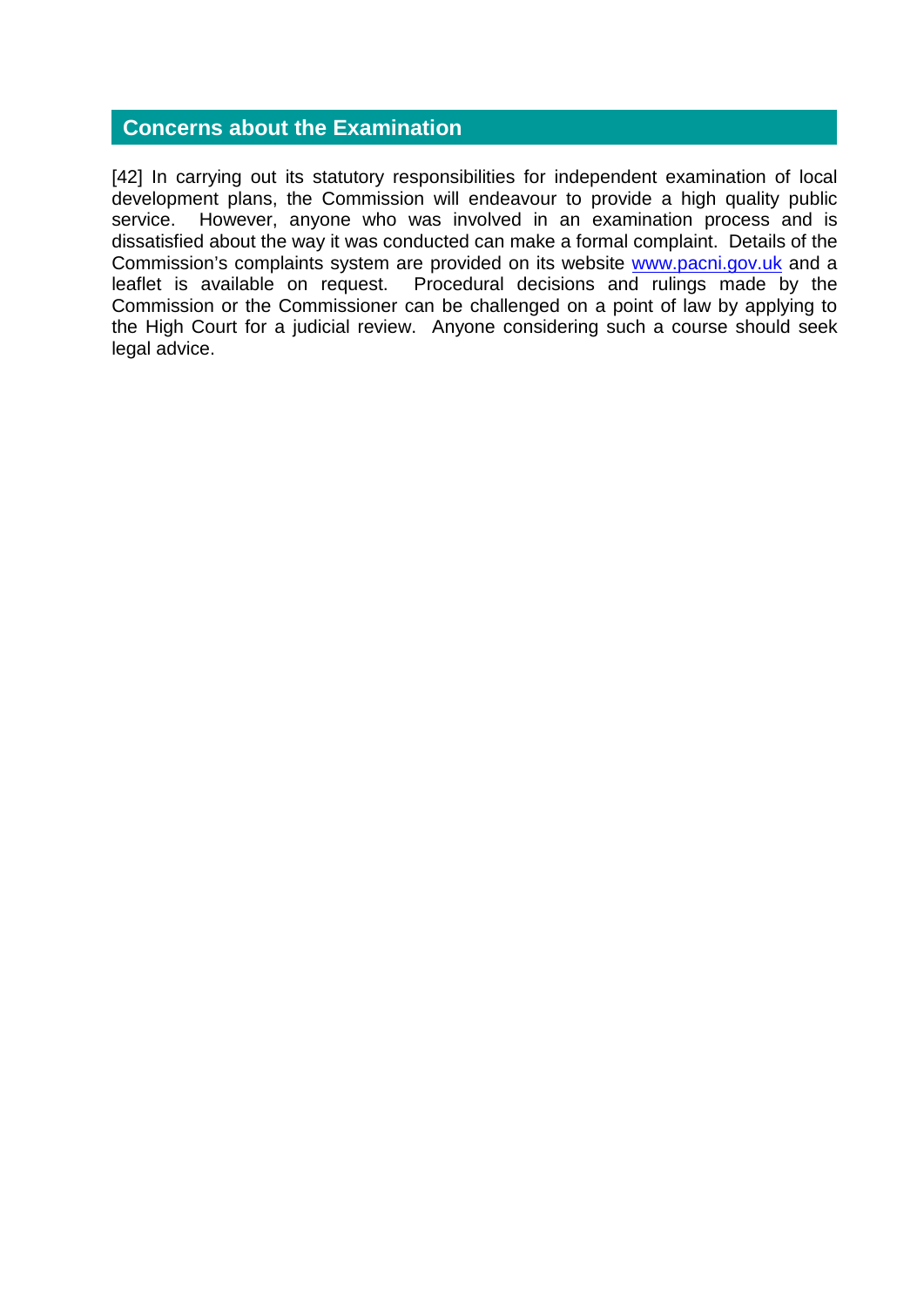## **DATA PROTECTION AND FREEDOM OF INFORMATION**

**The Data Protection Act** regulates the processing of information relating to individuals, including the obtaining, holding, use or disclosure of such information. The Commission is fully committed to complying with the Act.

The Commission receives a range of personal information from a number of sources, which falls within the remit of the Data Protection Act. This includes representations about development proposals. The information received by the Commission varies but may include:-

- details of an individual's name, address and occupation;
- information about the health, personal or family circumstances of an individual; and
- an individual's opinions about a development proposal.

This information is held and considered by the Commission in accordance with the principles set out in the Data Protection Act. It is only used by the Commission for the purpose for which it was provided. It is only retained as long as reasonably necessary, usually no longer than three years from the completion of the Commission's work. However, all Commission reports and decisions must have clear reasons for the conclusions reached and it may be necessary to refer to an individual's personal or family circumstances in a report or decision, which may be retained indefinitely.

The Commission is a tribunal and must operate openly, fairly and impartially. All documents on casework files can be viewed by any member of the public, under the Commission's supervision.

An individual should therefore only provide personal or sensitive information that he/she accepts will be available to the public. No-one should present personal information about other people without their consent. Information provided will not be vetted or redacted by the Commission because of its role to carry out its functions as an independent decision maker in an open, fair and transparent manner.

Under the Data Protection Act, an individual can request access to his/her personal information held by the Commission. Such requests should be in writing and sent to the address below. There is a charge of £10 for requests and the person making the request will also need to send proof of identity.

A request made under the Data Protection Act should include:-

- the specific information which is being sought;
- who you are and how you can be contacted;
- how you would like to receive the information.

Please also identify any accessibility requirements you may have and if you need to receive the information in a particular format, for example, large print, Braille etc.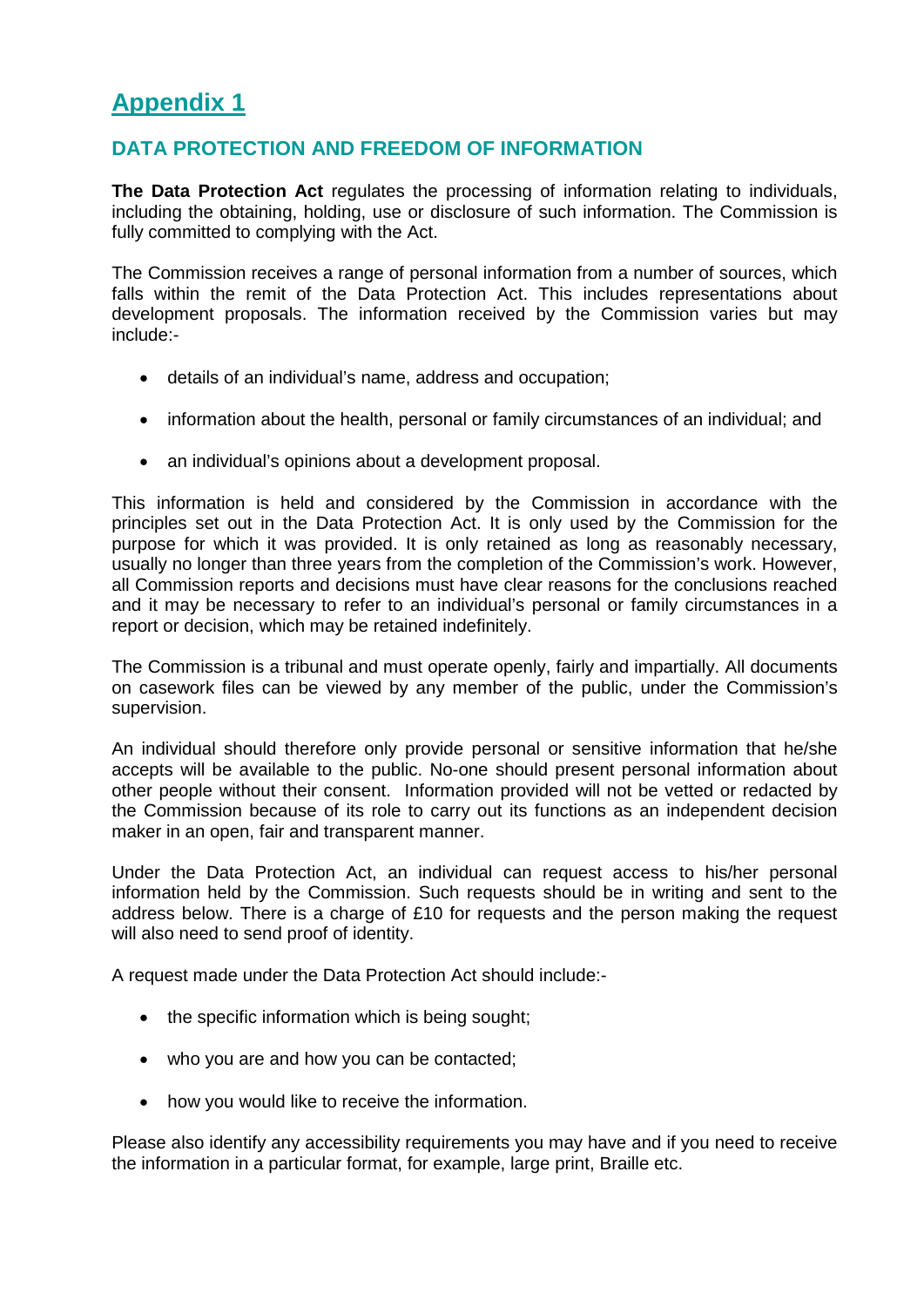You are entitled to a response to your request within 40 calendar days. It is in the Commission's and your interests to hold accurate data. If the data is inaccurate, you can ask us to erase, amend or add to the information though you should note that personal or family circumstances referred to in a Commission report or decision cannot be changed. There will be no charge for this.

Any complaints about how the Commission dealt with requests about information will be processed in accordance with the Commission's Complaints System which is published under Publications on the Commission's website. These complaints will not be reviewed by the Complaints Audit Panel, see below.

If you remain dissatisfied with the Commission's response to your information request you may contact the Information Commissioner at

51 Adelaide Street BELFAST BT2 8FE Telephone number: (028) 9026-9380 Fax number: (028) 9026-9388 email address: ni@ico.gsi.gov.uk; or website address: www.ico.gov.uk.

Requests for access to personal information should be sent to

The Chief Administrative Officer Park House 87-91 Great Victoria Street BELFAST BT2 7AG Telephone number: (028) 9024-4710 Fax number: (028) 9031-1338 e-mail address: info@pacni.gov.uk website address: www.pacni.gov.uk

The Commission reviews its procedures regularly to ensure continued compliance with the Data Protection Act.

**Freedom of Information Act** - The Commission is not identified as a Public Authority under the Act. The Environmental Information Regulations 2004 apply to any body that has public responsibilities relating to the environment, exercises functions of a public nature relating to the environment or provides public services relating to the environment. This could include the Commission but the Regulations do not apply to the extent that the Commission is acting in a judicial capacity. Nonetheless, as a tribunal which operates openly fairly and impartially, the Commission seeks to comply with the spirit of the Act and Regulations.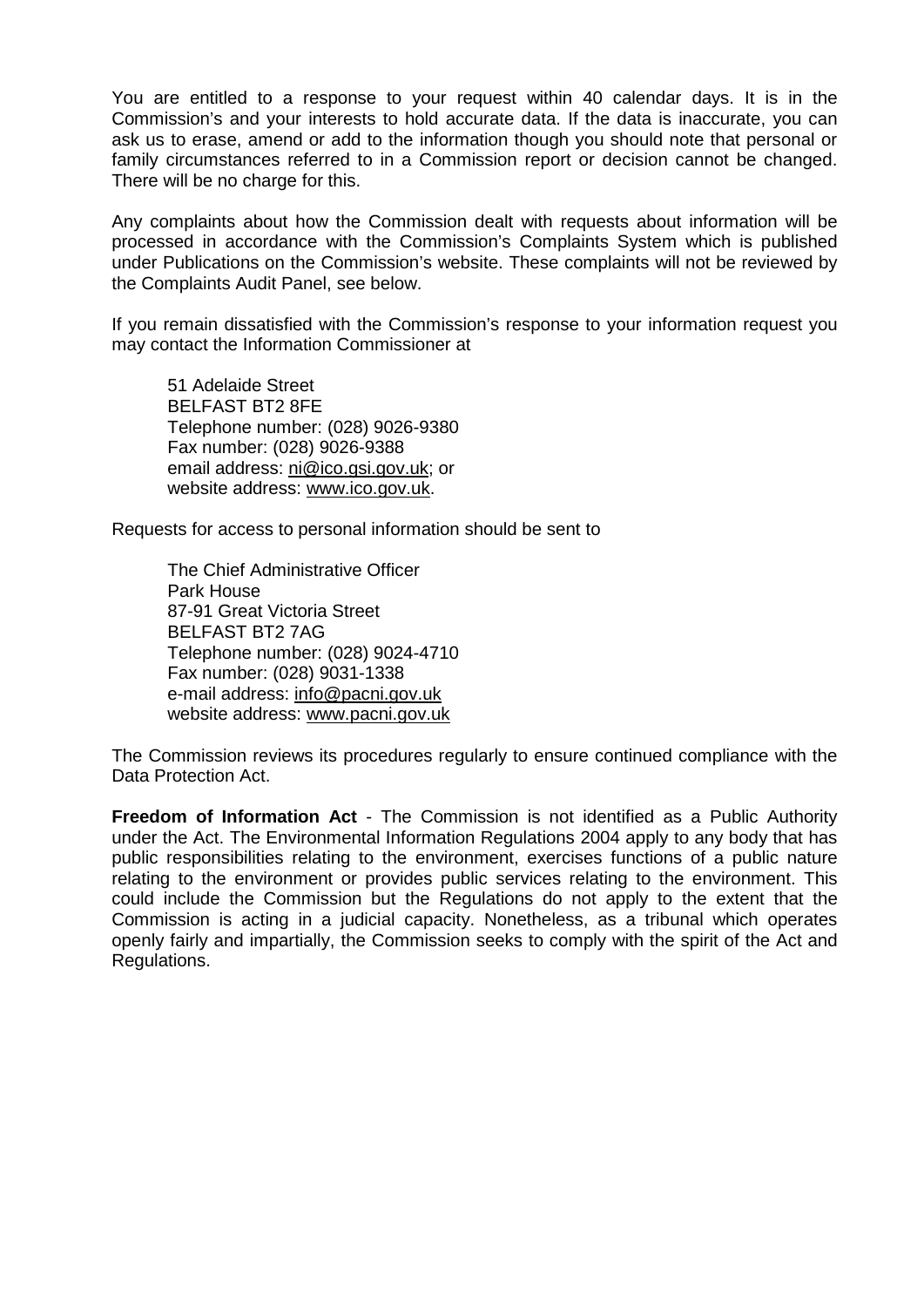## **THE EXAMINATION: THE MAIN EVENTS**

| The council submits the plan for examination to the Department.                                                                                                         |  |  |
|-------------------------------------------------------------------------------------------------------------------------------------------------------------------------|--|--|
|                                                                                                                                                                         |  |  |
| The Department refers the plan to the Commission.<br>A Programme Officer is appointed.                                                                                  |  |  |
|                                                                                                                                                                         |  |  |
| When all necessary information has been provided, including all representations and<br>counter representations, a Commissioner is appointed to conduct the examination. |  |  |
|                                                                                                                                                                         |  |  |
| The Commissioner makes an initial assessment of the soundness of the plan and holds<br>an exploratory meeting if there are concerns of a fundamental nature.            |  |  |
|                                                                                                                                                                         |  |  |
| The Commissioner, if content that the examination should proceed, may seek further<br>written evidence from the council and others.                                     |  |  |
|                                                                                                                                                                         |  |  |
| The Commissioner draws up a detailed programme for the hearings with topics, issues<br>and questions, and allocates participants to particular sessions.                |  |  |
|                                                                                                                                                                         |  |  |
| The Commissioner conducts the hearings.                                                                                                                                 |  |  |
|                                                                                                                                                                         |  |  |
| The Commissioner prepares a report with recommendations and it is sent to the<br>Department.                                                                            |  |  |
|                                                                                                                                                                         |  |  |
| The Department considers the recommendations and decides whether to direct that the<br>plan be adopted, modified or withdrawn.                                          |  |  |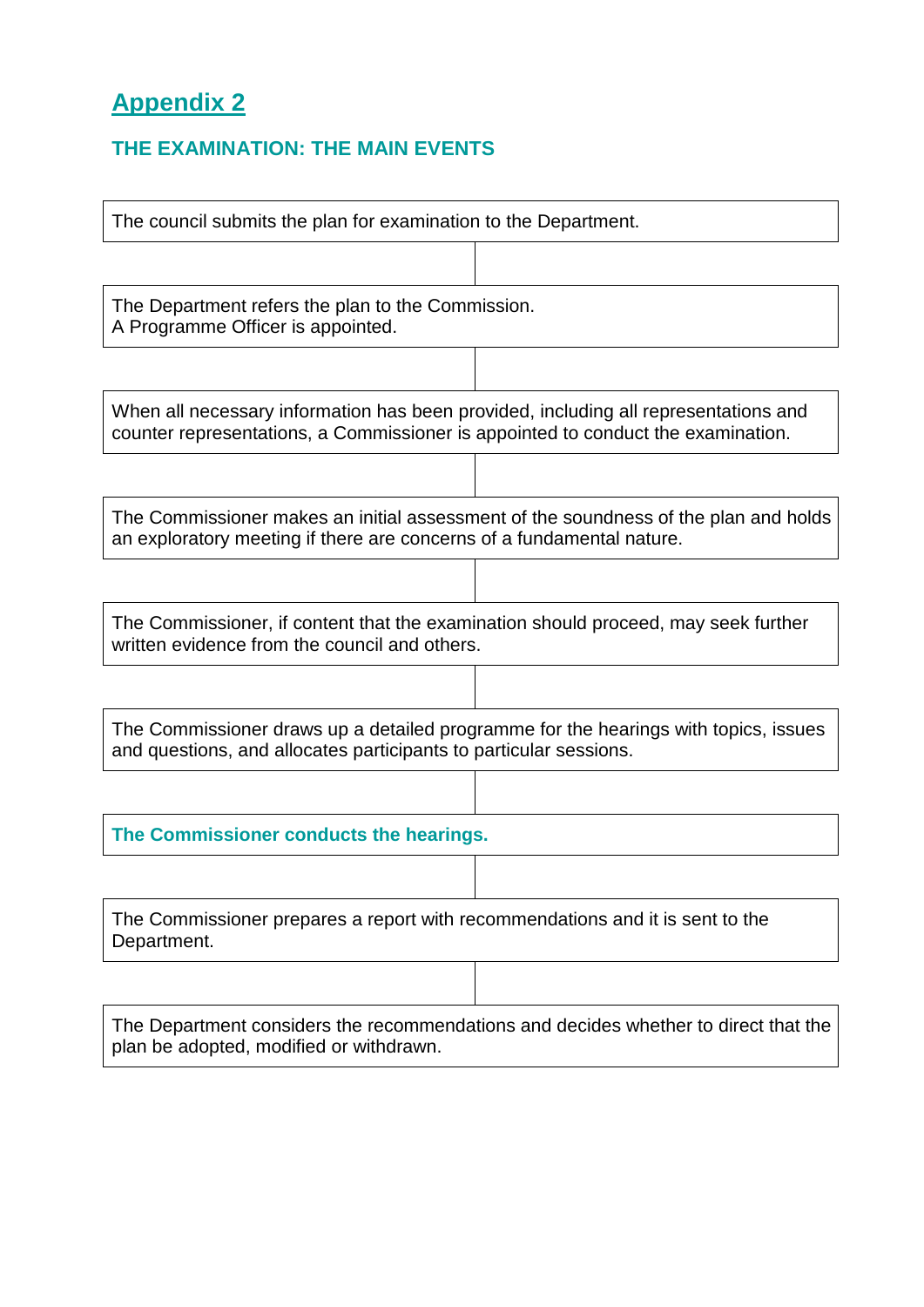## **TESTS FOR SOUNDNESS**

### *Procedural tests*

*P1. Has the plan been prepared in accordance with the council's timetable and the Statement of Community Involvement?*

*P2. Has the council prepared its Preferred Options Paper and taken into account any representations made?*

*P3. Has the plan been subject to sustainability appraisal including Strategic Environmental Assessment?*

*P4. Did the council comply with the regulations on the form and content of its plan and on the procedure for preparing the plan?*

### *Consistency tests*

*C1. Did the council take account of the Regional Development Strategy?*

*C2. Did the council take account of its Community Plan?*

*C3. Did the council take account of policy and guidance issued by the Department?*

*C4. Has the plan had regard to other relevant plans, policies and strategies relating to the council's district or to any adjoining council's district?*

#### *Coherence and effectiveness tests*

*CE1. The plan sets out a coherent strategy from which its policies and allocations logically flow and where cross boundary issues are relevant is it in conflict with the plans of neighbouring councils.*

*CE2. The strategy, policies and allocations are realistic and appropriate having considered the relevant alternatives and are founded on a robust evidence base.*

*CE3. There are clear mechanisms for implementation and monitoring.*

*CE4. The plan is reasonably flexible to enable it to deal with changing circumstances.*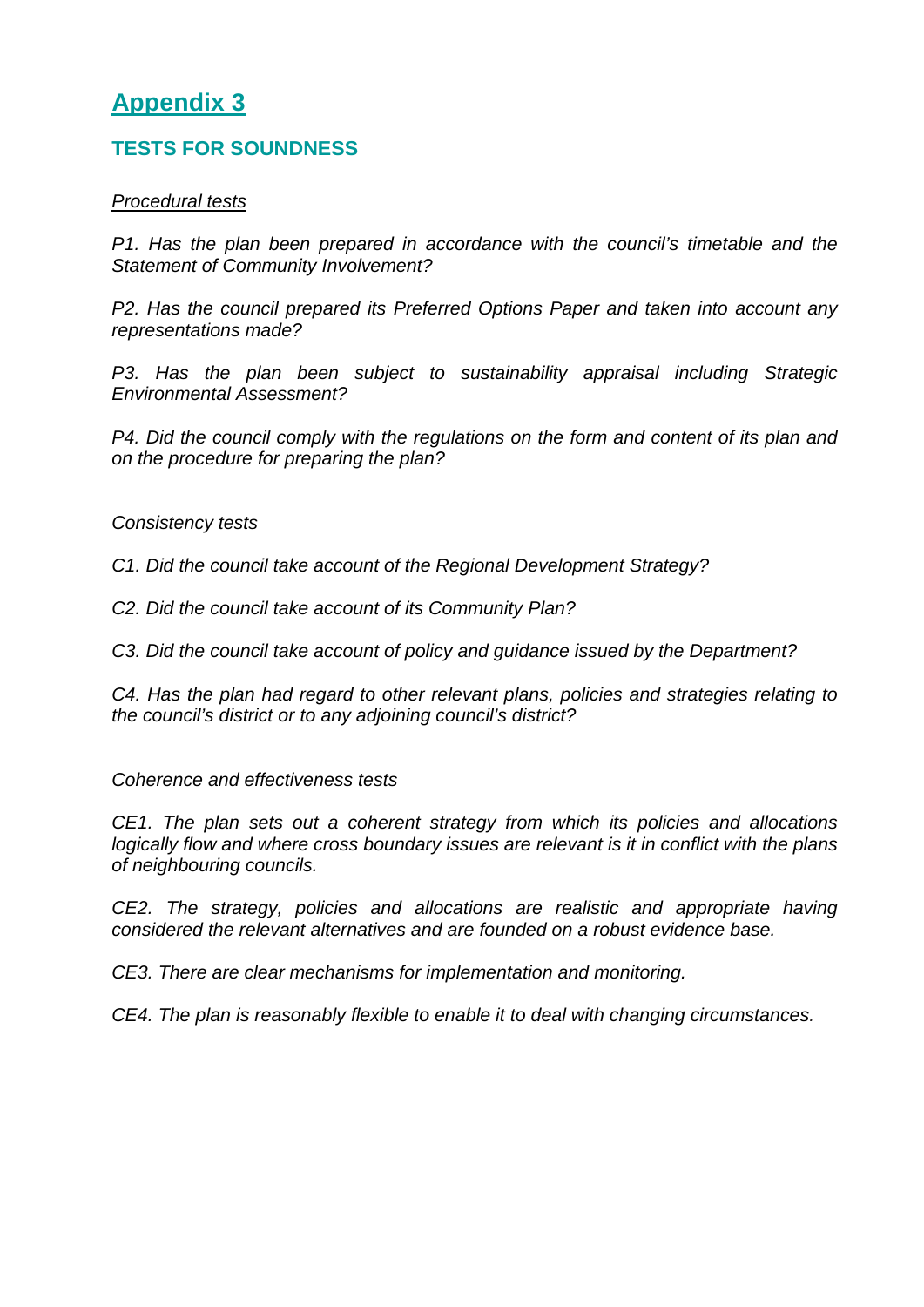## **INDICATIVE STRUCTURE FOR SPREADSHEET TO MANAGE RESPONSES**

### **It is recommended that the spreadsheet should have the following columns:-**

Reference number of the representation *(assigned by the Council)*

Contact details for the person or organisation making the representation

- First name
- Last name
- Job title *(where relevant)*
- Organisation *(where relevant)*
- Address Line 1
- Address Line 2
- Address Line 3
- Address Line 4
- Postcode
- Telephone number
- E-mail address

### Contact details for the agent for the representation *(if applicable)*

- First name
- Last name
- Job title *(where relevant)*
- Organisation *(where relevant)*
- Address Line 1
- Address Line 2
- Address Line 3
- Address Line 4
- Postcode
- Telephone number
- E-mail address

Summary of issue raised *(maximum 100 characters – if a representation raises more than one issue, a separate row should be used for each issue)*

Paragraph of the plan to which issue relates

Plan policy to which issue relates

Plan proposals map to which issue relates

Location of site to which issue relates *(local policies plans only)*

Soundness test to which issue relates *(use referencing system in Appendix 3)*

Choice of examination procedure – written representation or oral hearing

Hyperlink to representation *(pdf)*

For counter representations, a column should be added to identify the related representations.

**The spreadsheet should not be Read Only and should have no in-built formulas. It should be capable of being copied, filtered and modified.**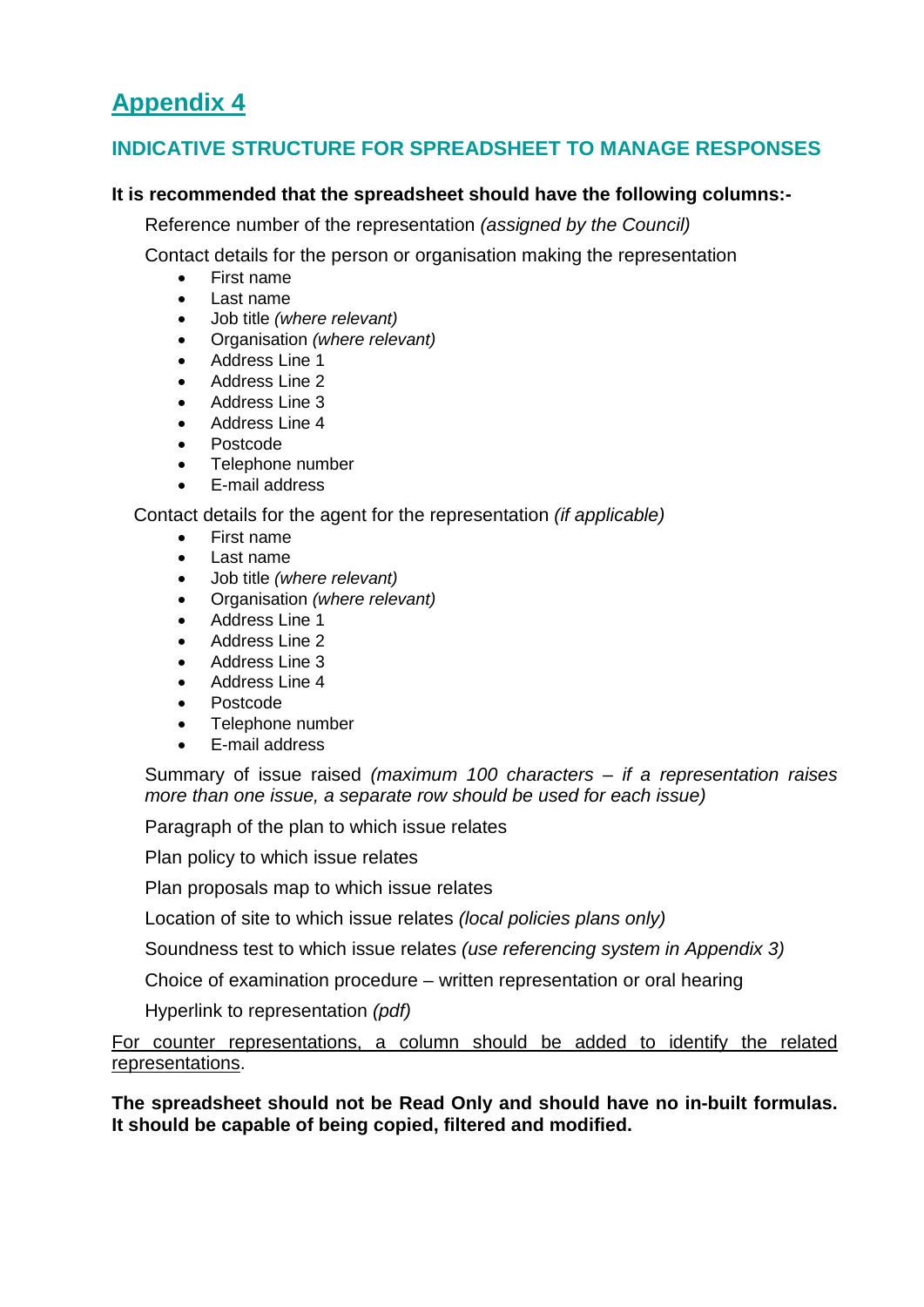## **INFORMATION CHECKLIST**

### **The Commission will need an electronic copy and two hard copies of each of the following documents before the independent examination can proceed:-**

- $\checkmark$  The development plan document being submitted for independent examination  $*$
- $\checkmark$  An appraisal of the sustainability of the development plan document  $*$
- $\checkmark$  Where that development plan document is a local policies plan, the adopted plan strategy \*
- $\checkmark$  The council's statement of community involvement  $*$
- $\checkmark$  A report to demonstrate that the council has complied with its statement of community involvement \*
- $\checkmark$  The notices referred to in Regulations 10(a)(iv), 15(a)(iv) and 17(1)(a)(iii) of the Planning (Local Development Plan) Regulations (Northern Ireland) 2015 \*
- $\checkmark$  The timetable for plan preparation  $*$
- $\checkmark$  The council's community plan
- $\checkmark$  The council's preferred options paper
- $\checkmark$  A summary of the main issues raised in response to the council's preferred options paper \*
- $\checkmark$  A statement setting out how those main issues were taken into account in the preparation of the plan \*
- $\checkmark$  All representations and counter representations which were made on time and sent to the specified address \*
- $\checkmark$  A spreadsheet for managing those representations and counter representations (see Appendix 4)
- $\checkmark$  A statement setting out the number of representations and counter representations and a summary of the main issues raised \*
- $\checkmark$  A statement of the council's views on those main issues, perhaps in the form of a series of topic papers
- $\checkmark$  A table indicating where the council's comments on the main issues raised by each representation are to be found
- $\checkmark$  Any technical supplements prepared by the council to inform the plan's contents
- $\checkmark$  Any assessment of the plan carried out under the Habitats Regulations
- $\checkmark$  Any self-assessment of legal compliance and soundness carried out by the council
- $\checkmark$  Such other supporting documents as in the opinion of the council are relevant to the preparation of the plan \*

### **Items marked with an asterisk (\*) are prescribed in the Regulations.**